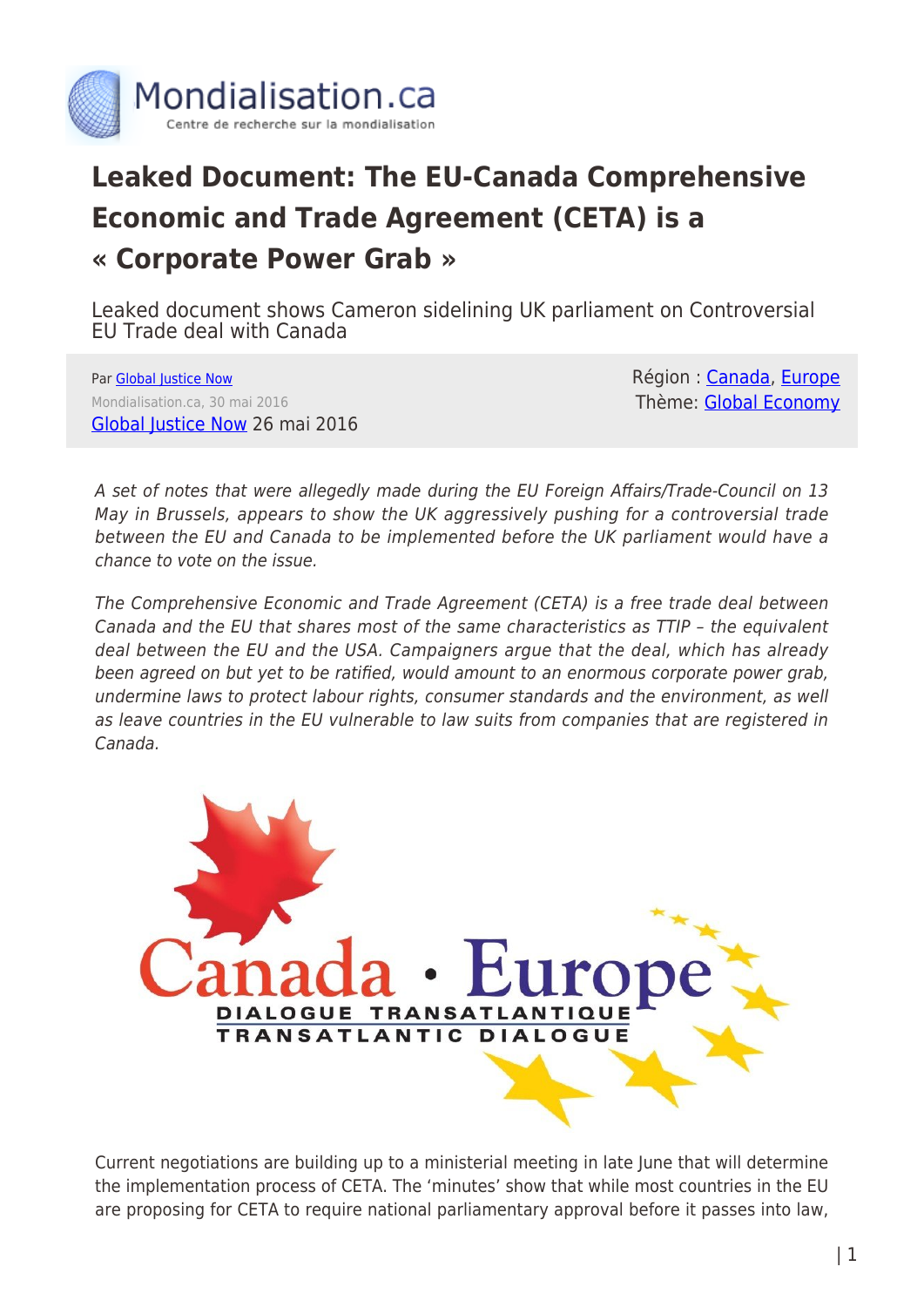the UK along with 6 other Member States, "called for the earliest possible entry into force or application of the Agreement (Finland, Spain, Estonia, Sweden, the UK, Portugal, Lithuania and Cyprys)."

Nick Dearden, the director of Global Justice Now which has been campaigning against CETA and other similar free-trade deals said:

"Toxic trade deals like CETA are inherently undemocratic. But Cameron seems perfectly happy to go beyond what the EU requires – he seems to be interested in handing over sovereignty for the sake of it. Again, Britain plays the role of making the EU less, rather than more, democratic.

These minutes appear to show that Britain came together with a small group of mostly very small countries to try to deny the right of national parliaments to stop a major international treaty coming into force. Any discussion in Westminster will simply be a rubber stamp. This leaves open the possibility of Britain being sued by Canadian big business in secret courts before parliament has even had the ability to scrutinise the deal."

## Leaked minutes

CETA in the Foreign Affairs/Trade-Council on May 13th, 2016.

I. Summary:

COM announced that the College of Commissioners would adopt a proposal on CETA in mid-June and then transmit it to the MS. In the debate broad support for the negotiation result in CETA was shown. Several MS called for the earliest possible entry into force or application of the Agreement (FIN, ESP, EST, SWE, GBR, PRT, LTU and CYP). A large number of MS advocated CETA as a mixed agreement (GER, AUT, HUN, LUX, GBR, ITA, GRC, IRL, ROU, CZE, SVN, PRT, POL, LTU, SVK, MLT, CYP, HRV). Legal Service (LS) of the Council recalled that the mandate provides for a mixed agreement. ITA, supported by GER and FRA, brought up the idea of a special session of the Council in the event of a difference of views between COM and the COUNCIL on the legal nature of the agreement. GER and other MS stressed that a provisional application could only be considered in areas that are under EU-only competence and that this could only take place after approval by the EP. Disagreement appeared over the question whether the provisional application of the agreement should depend on approval by national parliaments. While GER and other MS agree with this idea, ITA raised concerns.

II. Details

Commissioner Malmström (COM) said at the outset that we are dealing with CETA as a very good agreement, which only has advantages for businesses and consumers. With the government of CAN very positive results have been achieved, particularly in area of elimination of tariffs, the opening of public procurement and the protection of investments. In mid-June COM would reach a decision and then sent it to Council and European Parliament. A visit of the Prime Minister of CAN in late October could provide an opportunity for signature. A vote in parliament could take place later this year or early next year. With regard to the discussions around CETA in some MS COM pointed out that a failure of CETA would have an impact on other EU negotiations, since the EU's credibility would suffer vis a vis its negotiation partners. There was a shared responsibility for ensuring that the agreement can be ratified.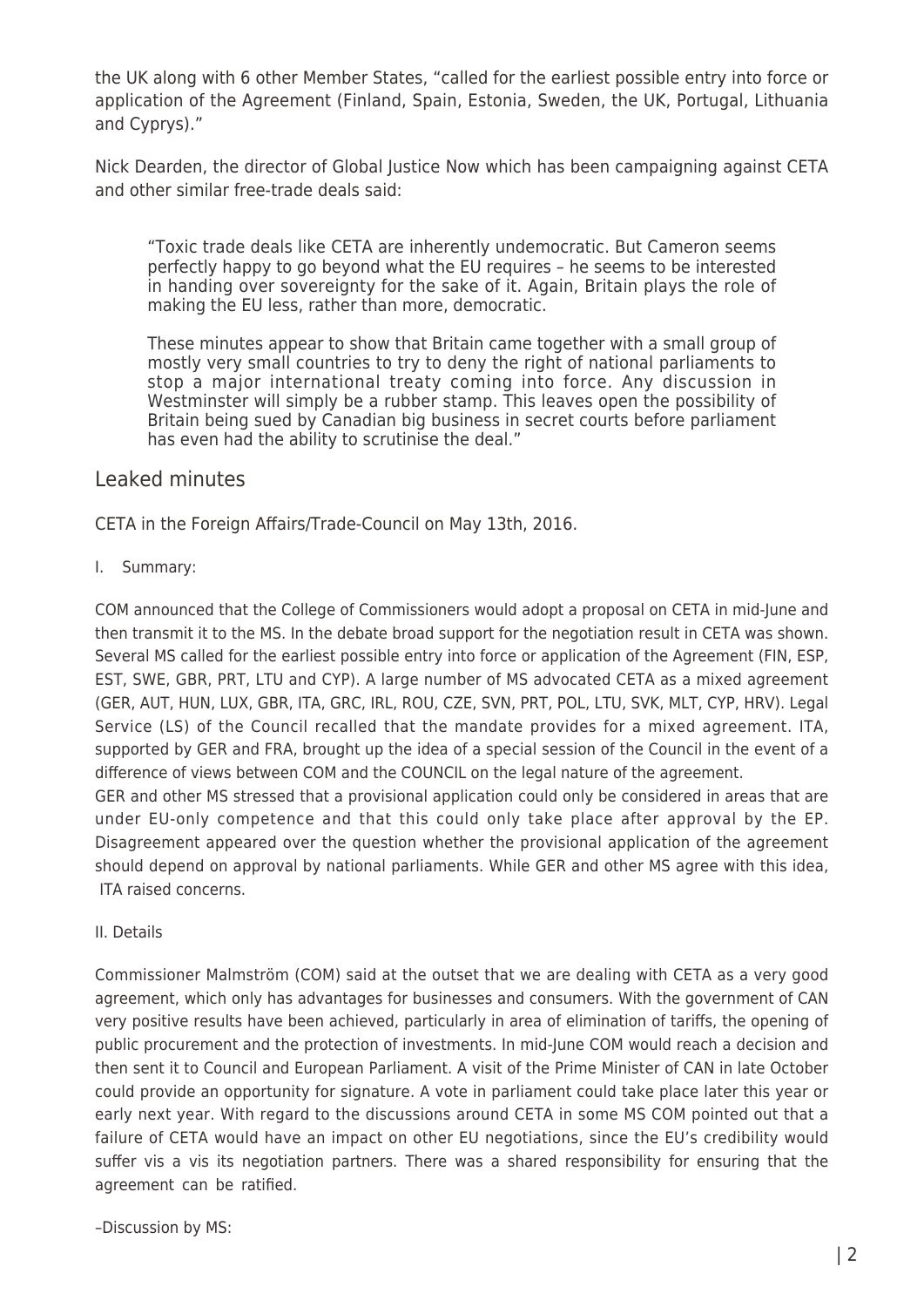First AUT took the floor and pointed out that in the public debate in AUT would there CETA would be mixed with TTIP. There was a suspicion that one has to overcome. Therefore, a discussion in the national parliaments would be necessary. With regard to the concerns existing in the AUT federal states (Länder) AUT had the following statement recorded:

« The Austrian federal states have in their meeting of May 11 adopted the decision that the federal government should work to ensure « that the Council does not decide a provisional application of CETA". The existing high quality standards (for example for product safety, data privacy, consumer, health, environmental and animal protection) must be maintained. Free trade agreement must be concluded as mixed agreements « .

GER pointed out that we CETA is a good agreement, especially with regard to the elimination of customs duties, the simplification of licensing procedures and with regard to labor, environmental and health standards. The access to public procurement of Canadian provinces opens up great opportunities for European companies. With regard to the way forward it would be important, to first clarify that CETA is a mixed agreement. This would also be important for the discussion on TTIP.

If the impression was created that the national parliaments cannot co-decide on these matters, there would be the danger of a dramatic loss of acceptance for trade policy. Therefore, the Council should give a strong signal, that also the national parliaments will have a say. Regarding the provisional application it must be clear that this can only take place after approval by the European Parliament (supported by CZE and SVN). Those parts that are not in exclusive EU competence should only be applied after approved by the national parliaments. Also FRA welcomed the outcome of the negotiations and emphasized – with reference to the joint letter with GER to Commissioner Malmström -, that we are dealing with a mixed agreement.

Referring to the referendum in the NLD (on the DCFTA with UKR) ITA argued that the provisional application should not depend on the ratification by national parliaments. First there would be a need for a clear legal framework clarifying the consequences of a potential refusal to ratify by a national parliament. CZE and SVN replied, that national parliaments should not be put into a situation in which they can only agree to something that is already applied anyway.

SVN stated that it could not support proposal for an « Investment Court system (ICS) » as included in CETA, while POL announced the need to re-examine the proposal. GBR however stated that it was withdrawing its reservations against this system in view of the outweighing strengths of the agreement. GRC repeated its past criticism, already expressed on several occasions, of the inadequate protection of the geographical indicatioin for feta.

ROU and BGR again reported their problems with CAN in terms of issuing visas for nationals of both countries. If not resolved, this could have an impact on the willingness to support CETA. HRV showed understanding for this position.

## –Reply by COM:

In her reply Commissioner Malmström stressed that according to COM's view investment would fall under the EU's competence and she announced an upcoming expert opinion/study, according to which a lot or perhaps even all of CETA's contents falls within EU competence. As this was the first agreement after the coming into force of the Lisbon Treaty one would have to carefully assess which areas fall under whose competence. She welcomed the proposal by ITA to let the Legal Services review this issue. It would have to be carefully examined, about what the national parliaments would have to take a vote, so that not one national parliament could take all the other parliaments hostage. She recalled that the ratification of the FTA with KOR – before the entry into force of the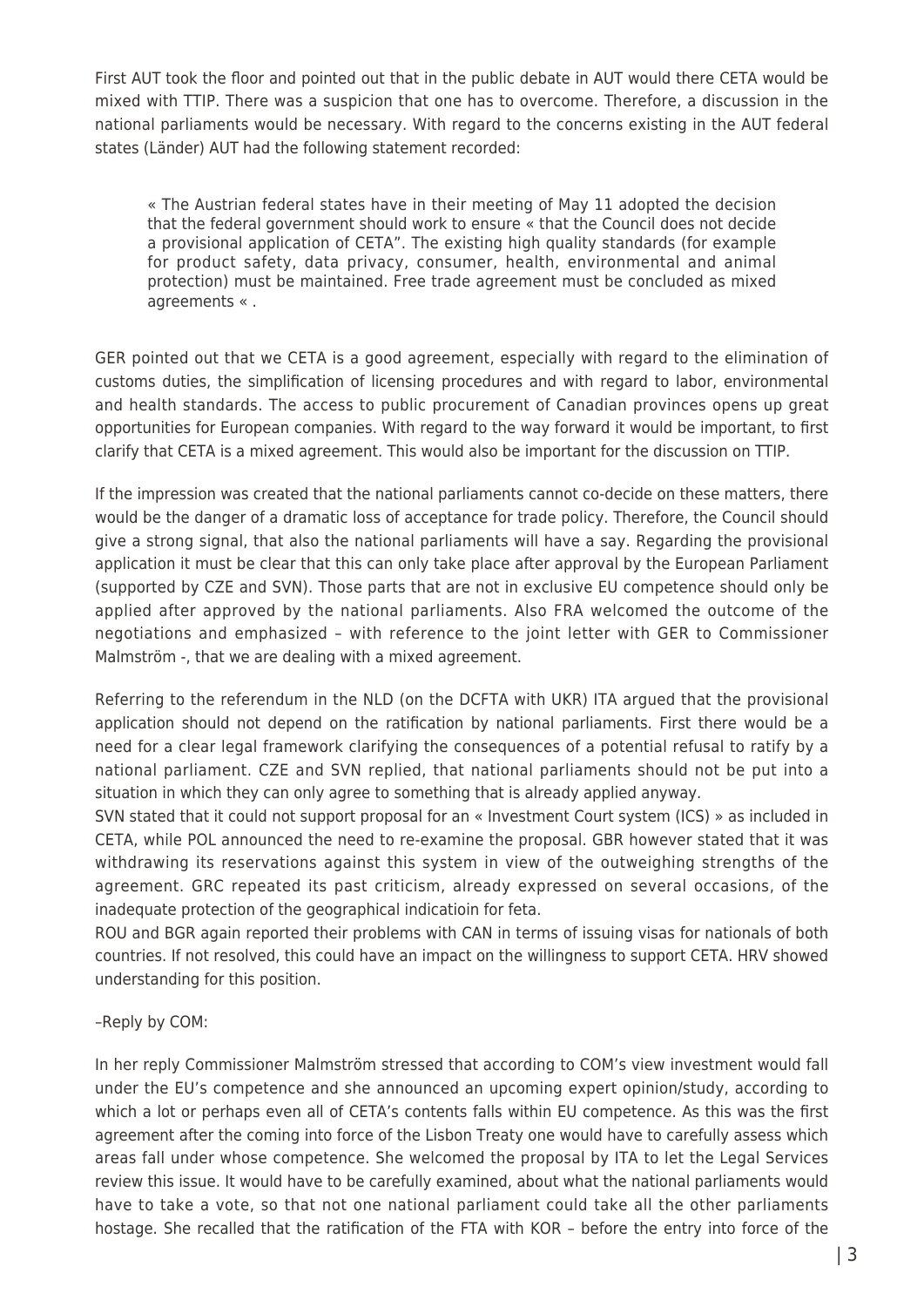Lisbon Treaty – took four years. COM would be aware of the visa problems of ROU and BGR and has addressed these repeatedly towards CAN.

–Statement by the Legal Service of the Council:

The Council's Legal Service disagreed with the opinion of the COM that the EU is fully responsible for investment according to the Lisbon Treaty. He also recalled that the mandate given by the Council provides for the negotiation of a mixed agreement. That COM now wants to assess the nature of the agreement solely based on its content has to be seen critically.

–Second exchange of views between COM and MS:

At the request of LUX COM clarified the way forward. Accordingly, she would take the occasion of the decision of the College of Commissioners on CETA in mid-June to express its view on whether CETA is a mixed agreement or not. Subsequently the Council would have to vote on the decision. In the case of a joint agreement unanimity is required, in the presence of an « Eu-only 'agreement a qualified majority is needed. In any case, the EP would have to agree before the entry into force.

ITA contradicted the Legal Service of the Council. If a national Parliament rejected the agreement, it could also not come into force in all other MS. Therefore, there is no legal clarity on how to deal with mixed agreements. The MS would have to understand what this actually means and possibly draw lessons from it. Under certain circumstances a special session of the Council would be necessary to clarify the legal situation.

GER stated that there were two dimensions to this issue: a legal and a political one. With regard to the legal dimension GER agrees with the LS of the Council that the conditions under which negotiations took place were clear. Regarding the political assessment it is to be noted that no MS spoke out against the nature of CETA as a mixed agreement. If one would get into a situation in which the view of the COM remains that there is no mixed agreement while in the MS perspective it is mixed, there would be the impression in some MS including GER that something is to be pushed through without national parliaments having a say. This would have major impacts on trade policy. As proposed by ITA, the Council should come together on this issue again if COM and MS end up having different views on the legal nature of CETA.

FRA supported GER and stressed the importance of the issue and of the shared responsibility. If COM would end up with a different assessment of the legal nature of CETA the representatives of the MSgovernments must meet again.

Finally the Presidency summarized, that CETA was widely supported. It should be welcomed that COM will present its proposal in mid-June. It was expected that COM would take into account the statements by MS on the nature of CETA as a mixed agreements. After the proposal of the COM is out, the Presidency will comment on the way forward.

La source originale de cet article est [Global Justice Now](http://www.globaljustice.org.uk/news/2016/may/26/leaked-document-shows-cameron-sidelining-uk-parliament-controversial-eu-trade-deal) Copyright © [Global Justice Now](https://www.mondialisation.ca/author/global-justice-now), [Global Justice Now](http://www.globaljustice.org.uk/news/2016/may/26/leaked-document-shows-cameron-sidelining-uk-parliament-controversial-eu-trade-deal), 2016